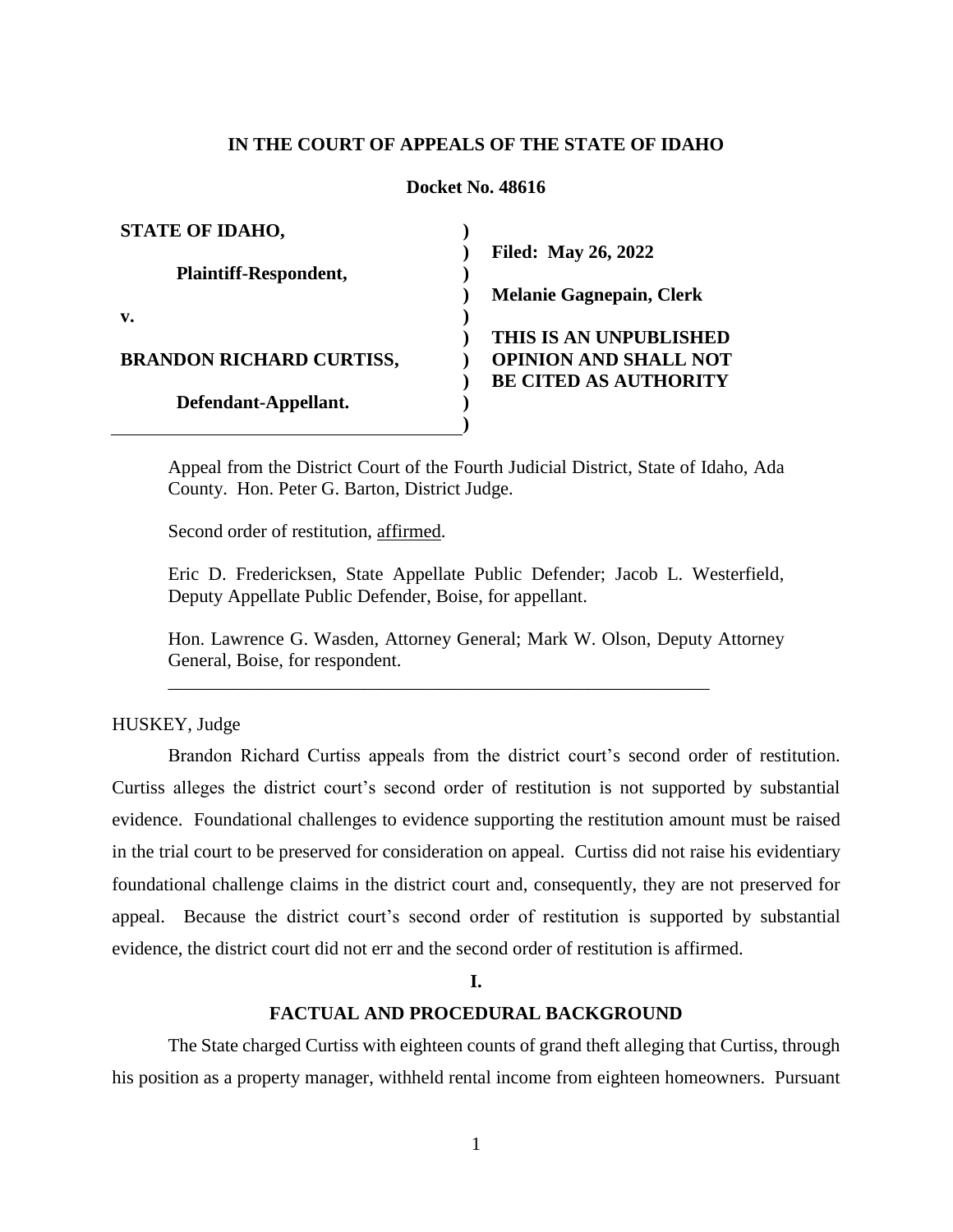to a plea agreement, Curtiss pled guilty to one count of grand theft and agreed to pay restitution "for all the victims of all charged and/or dismissed conduct," in an amount to be determined at a later date. The district court sentenced Curtiss to a unified sentence of fourteen years, with three years determinate, suspended the sentence, and placed him on probation with 365 days to be served in county jail.

The parties each retained a forensic accounting expert, who compiled separate restitution reports. Thousands of pages of documents were submitted to the district court, including a report from each forensic examiner. The district court held a two-day restitution hearing at which both experts testified regarding their calculations for the appropriate amount of restitution. Following the hearing, the parties stipulated to restitution amounts for five of the eighteen homeowners, and the district court entered a restitution order as to those homeowners. However, the parties disputed the amount of restitution for the remaining thirteen homeowners; the State's expert determined that Curtiss owed the remaining homeowners \$94,846.53 while Curtiss's expert determined Curtiss owed \$35,895.59, including no restitution amount for several of the homeowners.

The parties submitted written closing arguments. The State argued the district court should adopt the conclusions of its expert and award \$94,846.53 of restitution to the thirteen remaining homeowners. In contrast, Curtiss argued the district court should adopt his expert report and award \$35,895.59 for the thirteen remaining homeowners. Curtiss argued that his expert report was the most fair to all parties, contending the State's expert was not objective for various reasons, including her background working for prosecutors and her methodology in which she required verification for Curtiss's documents that she did not require for documents from other individuals or institutions.

The district court weighed the evidence presented and determined that although both experts testified credibly, in light of the State's expert's background, reasonable investigation process, sound methodology, and reliance on a vast array of documents (not just those Curtiss provided), the State's expert report was more reliable than Curtiss's. Accordingly, the district court found the State established by a preponderance of the evidence that Curtiss owed the thirteen remaining homeowners the amounts established by the State's expert report and the court entered a second order of restitution for  $$94,846.53$ <sup>1</sup> Curtiss timely appeals.

 $\overline{a}$ 

<sup>1</sup> The district court subsequently entered a corrected second restitution order. This corrected restitution order did not change the restitution amounts ordered in the second restitution order.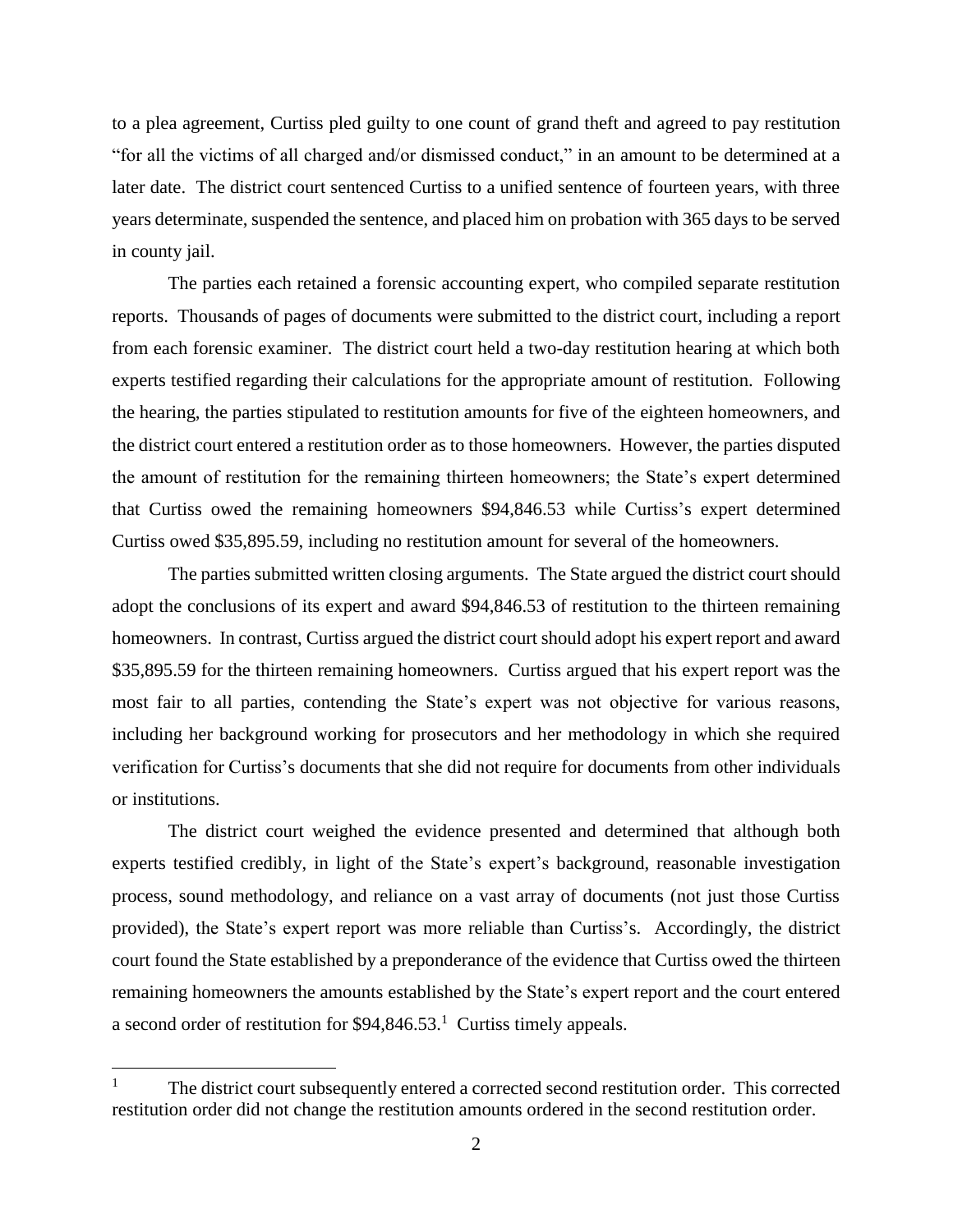## **II.**

## **STANDARD OF REVIEW**

A trial court's order of restitution is reviewed for an abuse of discretion. *State v. Foeller*, 168 Idaho 884, 887, 489 P.3d 795, 798 (2021). When a trial court's discretionary decision is reviewed on appeal, the appellate court conducts a multi-tiered inquiry to determine whether the lower court: (1) correctly perceived the issue as one of discretion; (2) acted within the boundaries of such discretion; (3) acted consistently with any legal standards applicable to the specific choices before it; and (4) reached its decision by an exercise of reason. *State v. Herrera*, 164 Idaho 261, 270, 429 P.3d 149, 158 (2018).

## **III.**

#### **ANALYSIS**

Curtiss alleges the district court erred in its second order of restitution by ordering the restitution amounts listed in the State's expert report. Specifically, Curtiss argues the district court's second order of restitution is not supported by substantial evidence because the calculations in the State's expert report: (1) improperly required Curtiss to pay restitution to the homeowners for the non-rental payments made by the tenants to Curtiss, in violation of Idaho Code § 6-321; (2) assessed the non-payment of non-rental income against Curtiss even though he only pled guilty to "collecting rent checks from tenants renting property owned by" the homeowners and "refusing to disburse the rents he agreed to collect on his behalf" back to those homeowners; and (3) contained computational errors, including listing payments twice that were made by tenants to Curtiss and using the wrong check numbers for payments made by Curtiss to some of the homeowners. Curtiss asks this Court to reverse the district court's second order of restitution and remand the case for further proceedings. In response, the State contends the district court did not err because substantial evidence supports the second order of restitution and Curtiss's arguments are unpreserved.

Idaho Code Section 19-5304(2) authorizes a sentencing court to order a defendant to pay restitution for economic loss to the victim of a crime. The decision of whether to order restitution, and in what amount, is within the discretion of a trial court, guided by consideration of the factors set forth in I.C. § 19-5304(7) and by the policy favoring full compensation to crime victims who suffer economic loss. *State v. Richmond*, 137 Idaho 35, 37, 43 P.3d 794, 796 (Ct. App. 2002); *State v. Bybee*, 115 Idaho 541, 543, 768 P.2d 804, 806 (Ct. App. 1989). While the appropriate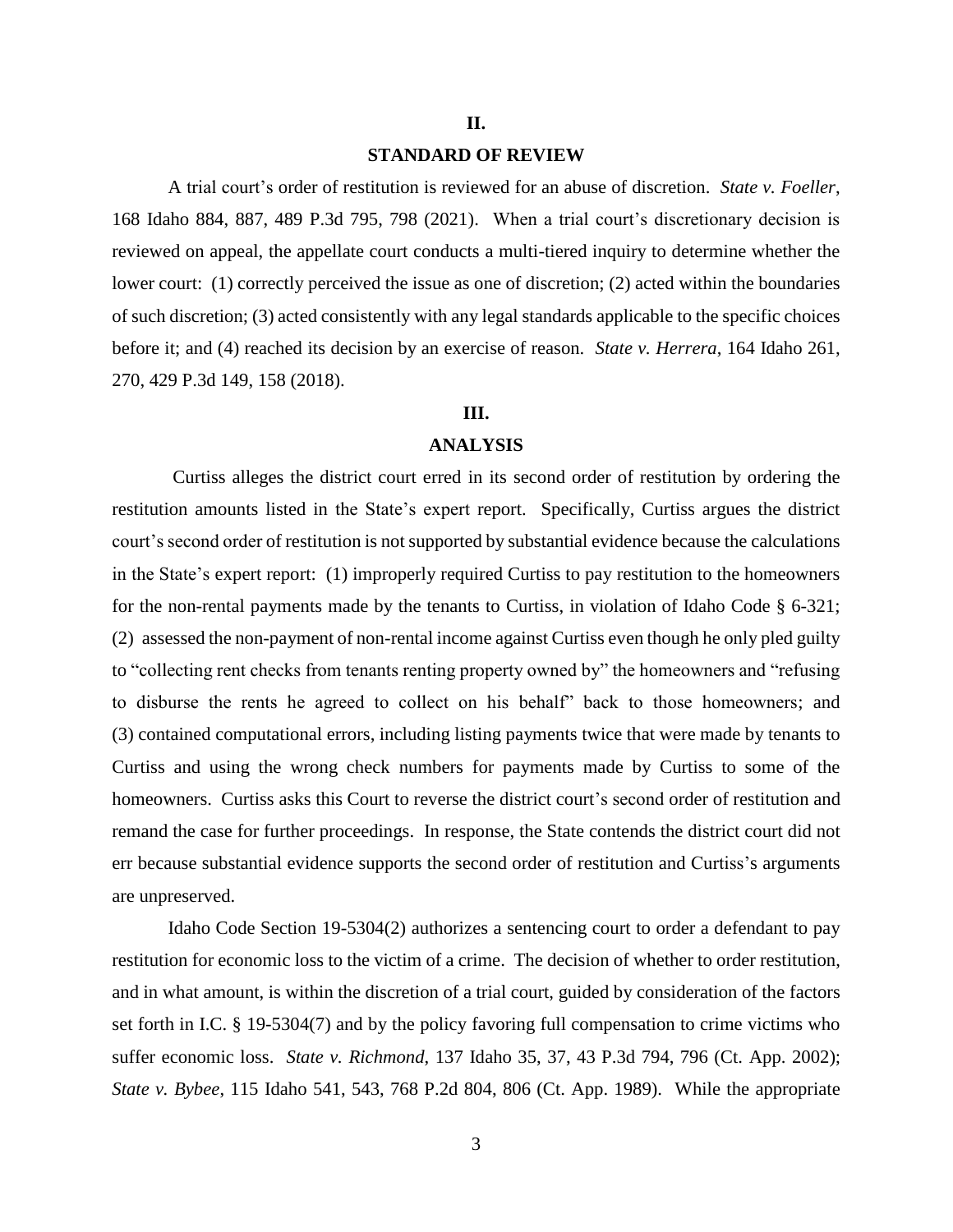amount of restitution is a question of fact for the trial court, *State v. Lombard*, 149 Idaho 819, 822, 242 P.3d 189, 192 (Ct. App. 2010), the restitution order must be based upon the preponderance of evidence submitted. *State v. Smith*, 144 Idaho 687, 695, 169 P.3d 275, 283 (Ct. App. 2007); *see also* I.C. § 19-5304(6).

A trial court's findings with regard to restitution will not be disturbed on appeal if the findings are supported by substantial evidence. *State v. Corbus*, 150 Idaho 599, 602, 249 P.3d 398, 401 (2011). Substantial evidence is such relevant evidence as a reasonable mind might accept to support a conclusion. *State v. Straub*, 153 Idaho 882, 885, 292 P.3d 273, 276 (2013). Substantial evidence may support a restitution order even if the evidence presented to the trial court was conflicting, *Bettwieser v. New York Irrigation Dist.*, 154 Idaho 317, 322, 297 P.3d 1134, 1139 (2013), or included inherent challenges to estimating the actual economic loss suffered by a crime victim, like in embezzlement cases where employee theft has spanned a long period of time*. Lombard*, 149 Idaho at 823, 242 P.3d at 193. Ultimately, we will not substitute our view for that of the trier of fact as to the credibility of the witnesses, the weight to be given to the testimony, and the reasonable inferences to be drawn from the evidence. *State v. Knutson*, 121 Idaho 101, 104, 822 P.2d 998, 1001 (Ct. App. 1991); *State v. Decker*, 108 Idaho 683, 684, 701 P.2d 303, 304 (Ct. App. 1985).

# **A. Curtiss's Claims Are Foundation Objections to the State's Expert Report and Are Unpreserved for Appeal**

The district court made detailed factual findings, ultimately concluding the State's expert report was more credible and reliable than Curtiss's expert report. For the first time on appeal, Curtiss makes several specific allegations of error in the State's expert report. While it is undisputed that Curtiss did not raise his challenges to the State's expert report during the proceedings below, Curtiss contends that his claims on appeal are challenges to the sufficiency of the evidence on which the restitution award was based and, thus, can be raised for the first time on appeal. We disagree.

Generally, issues not raised below may not be considered for the first time on appeal, *State v. Fodge*, 121 Idaho 192, 195, 824 P.2d 123, 126 (1992), and parties will be held to the theory upon which the case was presented to the lower court. *State v. Oxford*, 167 Idaho 515, 521, 473 P.3d 784, 790 (2020). We will not hold that a trial court erred in making a decision on an issue or a party's position on an issue that it did not have the opportunity to address. *State v. Gonzalez*, 165 Idaho 95, 99, 439 P.3d 1267, 1271 (2019). While in some circumstances challenges to the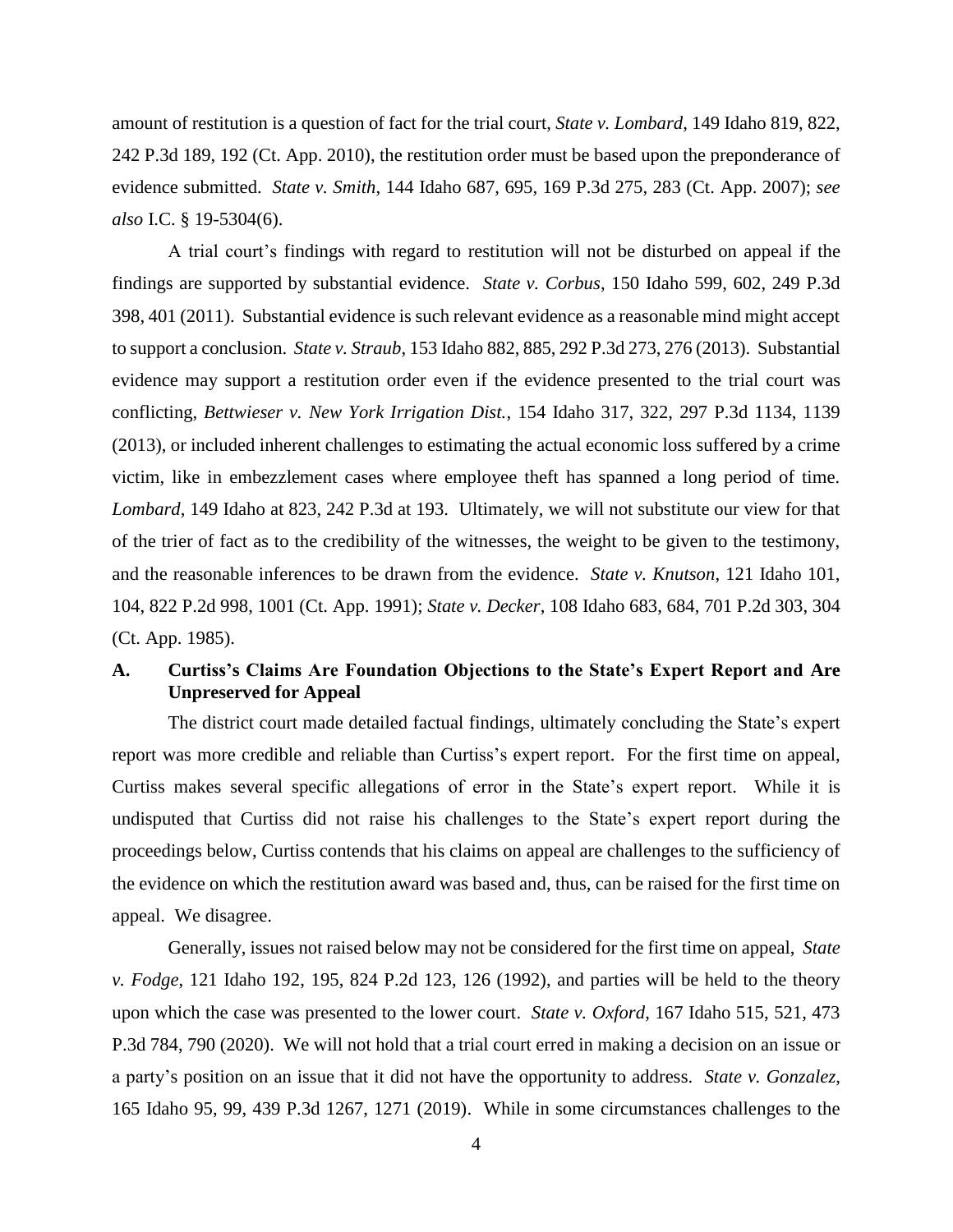sufficiency of the evidence may be raised for the first time on appeal, *State v. Yeoumans*, 144 Idaho 871, 873, 172 P.3d 1146, 1148 (Ct. App. 2007), the Idaho Supreme Court has clarified that same broad challenge does not apply to restitution evidence. *State v. Villa-Guzman*, 166 Idaho 382, 384, 458 P.3d 960, 962 (2020) ("While we support this legal principle as it pertains to the evidence necessary to sustain a burden of proof at trial, we disagree that such a standard pertains to matters affecting restitution evidence."). Instead, arguments that address the nature, rather than amount, of evidence supporting a restitution award will not be considered when raised for the first time on appeal. *See State v. Hess*, 166 Idaho 707, 711-12, 462 P.3d 1171, 1175-76 (2020).

In *Hess*, Hess pled guilty to felony trafficking in heroin and agreed to pay restitution in an amount to be determined at sentencing. *Id.* at 708, 462 P.3d at 1172. The State requested \$8,116.35 in restitution, comprised of \$400 for lab tests, \$391.95 for prosecution costs, and \$7,324.40 for investigation costs. *Id.* at 708-09, 462 P.3d at 1172-73. At the restitution hearing, Hess did not object to the lab test fees or \$1,100 of the investigation costs, but objected in general terms to the remaining portions of the State's request, arguing that the State did not provide enough detail to support the remaining amounts. *Id.* at 709-10, 462 P.3d at 1173-74. The district court determined the materials submitted by the State provided sufficient documentation to support the restitution request and entered an order of restitution granting the State's request in its entirety. *Id.* at 709, 462 P.3d at 1173.

On appeal, Hess alleged, in part, that the district court's order of restitution pertaining to prosecution and investigative costs was not supported by substantial evidence because two of the documents the State admitted to support these portions of its restitution request were legally deficient pursuant the Idaho Supreme Court's previous decisions in *State v. Cunningham*, 161 Idaho 698, 390 P.3d 424 (2017) and *State v. Nelson*, 161 Idaho 692, 390 P.3d 418 (2017). *Hess*, 166 Idaho at 710, 462 P.3d at 1174. The Court held that although Hess objected to the prosecution and investigative costs below, his objection was that the State did not provide enough detail to support these costs, not that the documents supporting these costs were legally inadmissible. *Id.* at 711, 462 P.3d at 1175. The Court held while a party may challenge the sufficiency of the evidence (i.e. the *quantum* of evidence) for the first time on appeal, objections to the *admissibility*  of evidence must be raised below to be preserved for appeal. *Id.* at 710, 462 P.3d at 1174. Because "any alleged error based on a defect in the documentary evidence supporting a restitution request is a foundational objection . . . [it] must be first made below to be preserved for appellate review."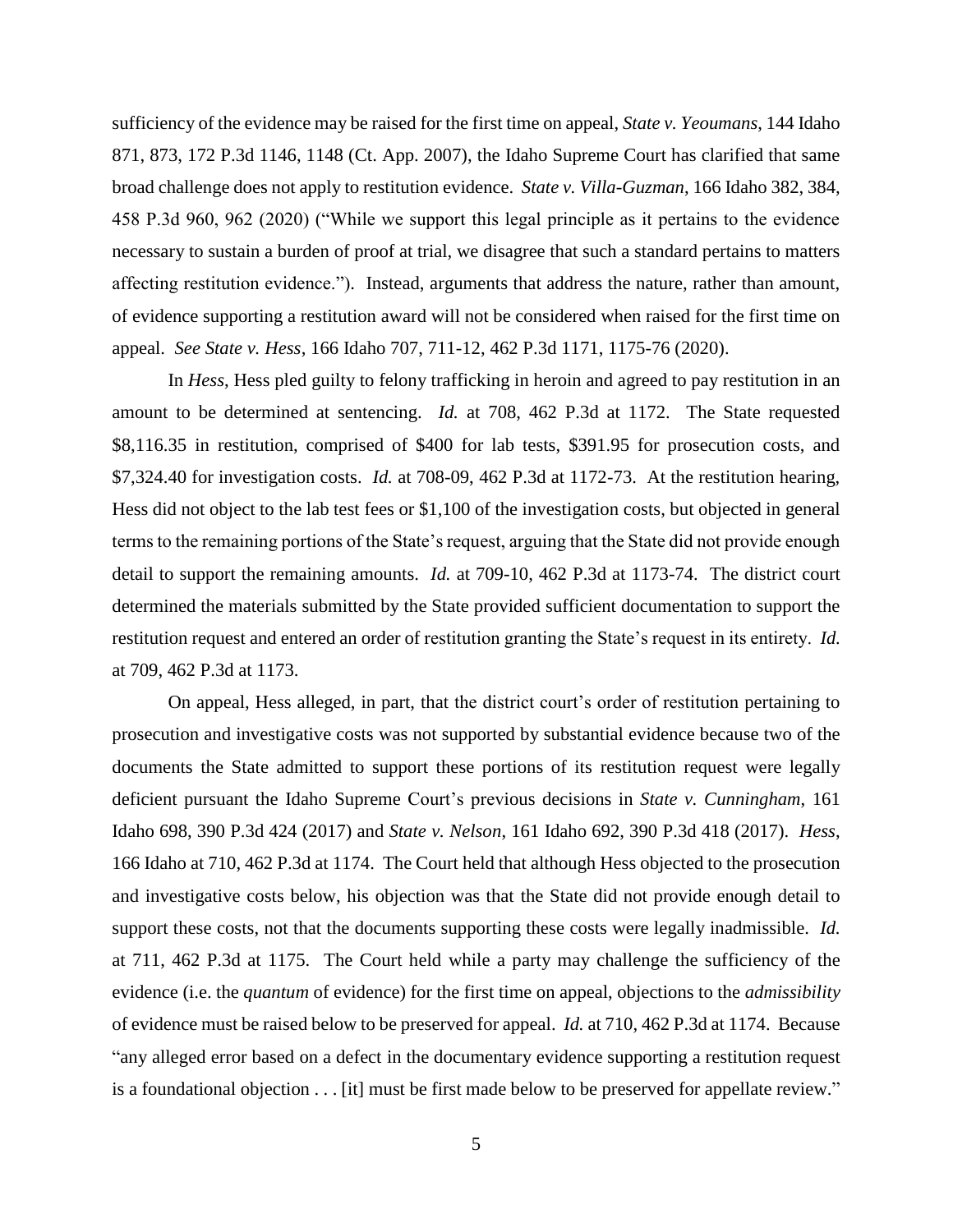*Id.* Because Hess never raised allegations of the evidentiary defects in the State's documents to the district court, the Court held he failed to preserve these claims on appeal.<sup>2</sup> *Id.* at 711, 462 P.3d at 1175.

Here, Curtiss claims that calculations in the State's expert report (1) improperly required Curtiss to pay restitution to the homeowners for the non-rental payments made by the tenants to Curtiss, in violation of I.C. § 6-321; (2) assessed the non-payment of non-rental income against Curtiss even though he only pled guilty to "collecting rent checks from tenants renting property owned by" the homeowners and "refusing to disburse the rents he agreed to collect on his behalf" back to those homeowners; and (3) contained various computational errors. None of these arguments were raised in the district court. In the district court, Curtiss only argued his expert's report was more fair. Like *Hess*, these are foundational objections that had to be raised to the trial court to be preserved for appeal. Had Curtiss raised these allegations of error below, the district court could have addressed each claim of error and made the appropriate factual findings, thereby creating a record for review. *See Hess*, 166 Idaho at 711, 462 P.3d at 1175 ("Had Hess appropriately articulated his foundational arguments below, the district court could have addressed them."). $3$ 

Curtiss contends "the admission of conflicting expert witness reports should be sufficient to preserve challenges to the contested portions of those reports" because otherwise it would place an "onerous," "hypertechnical" burden on the parties to identify specific calculation errors in complex restitution proceedings. We are not persuaded. First, identifying relevant legal

 $\overline{a}$ 

<sup>&</sup>lt;sup>2</sup> The holding in *Hess* is consistent with previous decisions holding that a defendant cannot challenge a restitution order on appeal on legal arguments which have not first been raised in the trial court. *See State v. Wisdom*, 161 Idaho 916, 919-20, 393 P.3d 576, 579-80 (2017) (holding because defendant did not raise claim whether Idaho Medicaid State Operations was eligible for restitution, he could not raise this argument on appeal); *see also State v. Dorsey*, 126 Idaho 659, 661-62, 889 P.2d 93, 95-96 (Ct. App. 1995) (holding because defendant only disputed the timeliness of restitution claim below, he could not raise challenge to restitution order on different legal ground on appeal).

<sup>&</sup>lt;sup>3</sup> The record in this case illustrates why an appellate court reviews only challenges to the quantum of evidence, not the nature of evidence, supporting a restitution award. The record encompasses dozens of electronic file folders containing thousands of pages of financial documents and data entries. The district court found portions of these financial records, specifically those provided by Curtiss, contained inaccurate and erroneous information. On appeal, this Court has no way to assess whether the alleged errors identified by appellate counsel are an error by the State's expert or the result of erroneous data in documents provided by Curtiss.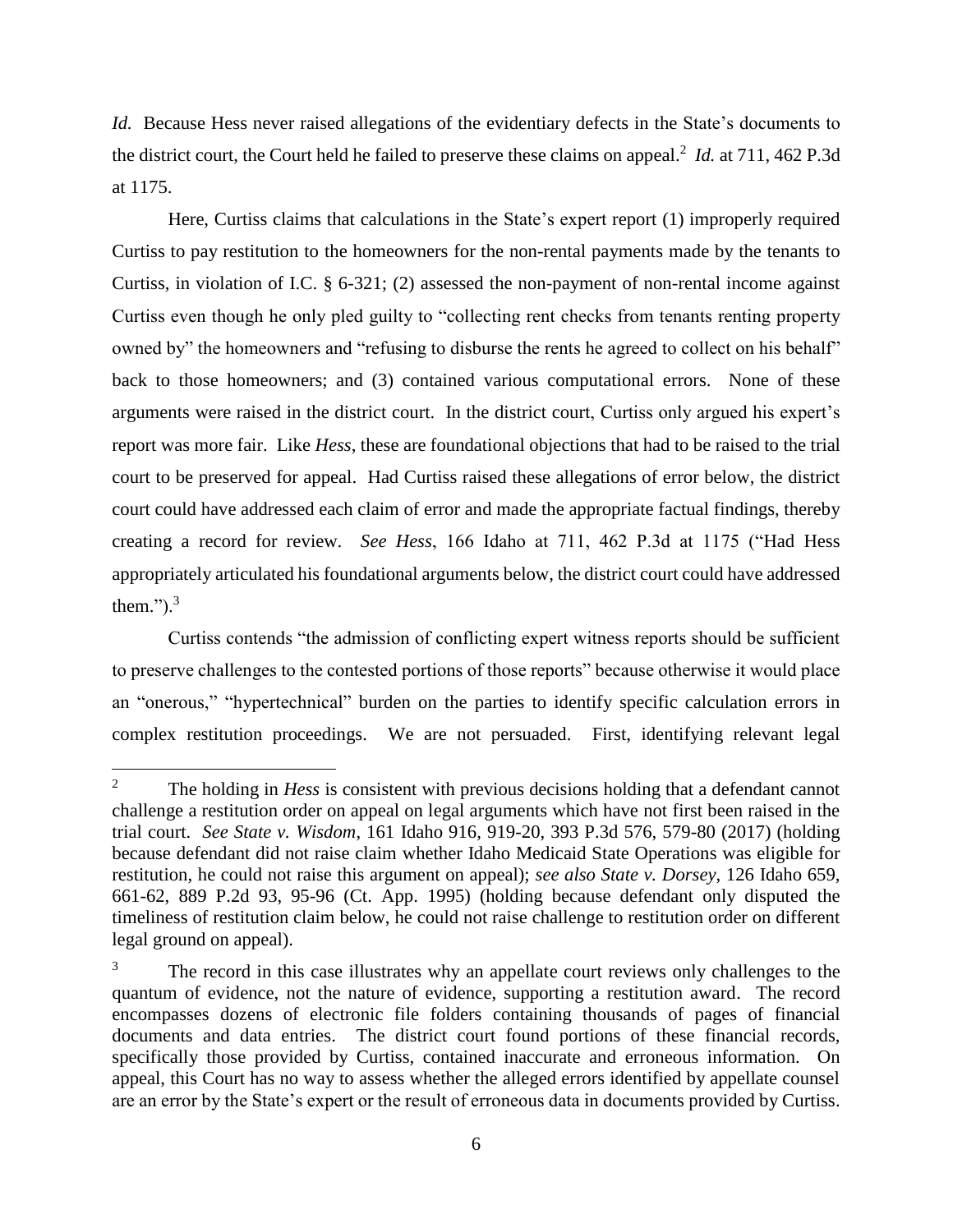arguments (e.g., whether some of the income qualified as rent) does not depend on the volume of documents. Second, although Curtiss contends that identifying specific computational errors is too onerous for trial counsel, appellate counsel prepared and attached a twenty-eight page appendix to his appellant's brief consisting of line-by-line allegations of error in the State's expert's restitution calculations, including references to individual checks, bank accounts, and tenant fees.<sup>4</sup> Nothing in the record indicates trial counsel was unable to identify these same alleged foundational errors. Thus, the appropriate time to allege such defects--including whether the underlying documents were fraudulent or whether the computations were correct--is in the trial court, where the court can make factual findings including, as previously referenced, the credibility of the witnesses, the weight to be given to the testimony, and the reasonable inferences to be drawn from the evidence. *See Knutson*, 121 Idaho at 104, 822 P.2d at 1001. Because Curtiss did not raise his challenges to the foundational defects in the State's expert report in the district court, he waived consideration of these claims on appeal.

### **B. Substantial Evidence Supports the Second Order of Restitution**

Moreover, substantial evidence supports the district court's second order of restitution. During the restitution hearing, Curtiss did not object to the admission of the State's expert report, which included appendices of individual spreadsheets showing the payouts received by each homeowner from Curtiss, documented expenses Curtiss incurred from managing each property, and a summary document identifying and addressing the discrepancies between her calculations and Curtiss's expert report. After hearing testimony from both parties' experts and reviewing the expert reports, the district court weighed the evidence and found that Curtiss's expert was "overly deferential" to the records provided by Curtiss, despite the "significant and apparent risk" that Curtiss had falsified his records in an attempt to cover up the missing money owed to the homeowners. As such, the district court found that Curtiss's expert's experience and methodology was "more appropriate for civil issues of partnership disputes and divorces, where there may not necessarily be an intentionally deceptive party creating the records over an extended period."

In contrast, the district court found the State's expert was "more credentialed and experienced in the area of investigating fraudulent accounting" and approached each document

 $\overline{a}$ 

This Court does not find the appendix relevant because we are not in a position to make factual findings or assess whether the data upon which appellate counsel's calculations is accurate or that the computations are correct.